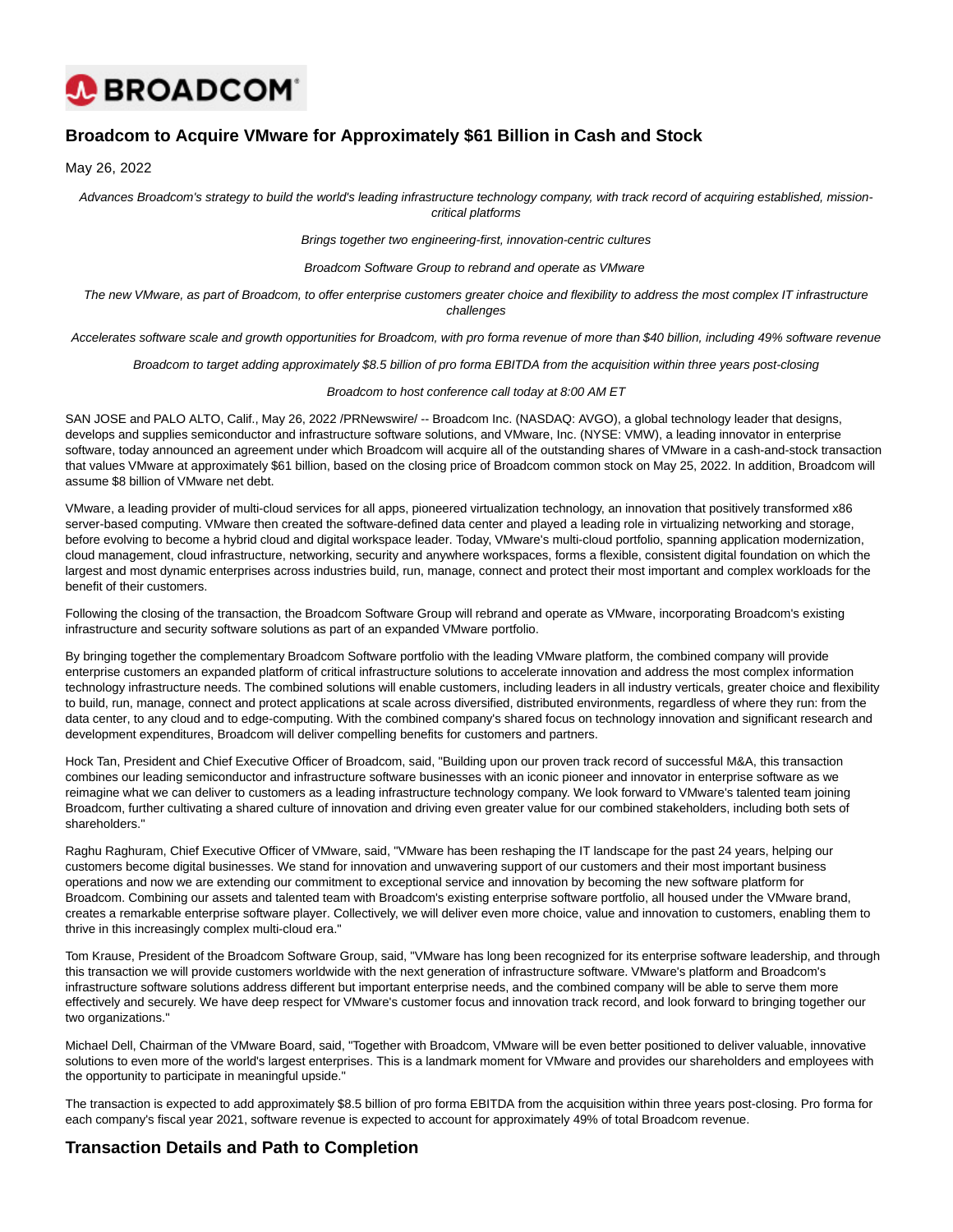Under the terms of the agreement, which has been unanimously approved by the boards of directors of both companies, VMware shareholders will elect to receive either \$142.50 in cash or 0.2520 shares of Broadcom common stock for each VMware share. The shareholder election will be subject to proration, resulting in approximately 50% of VMware's shares being exchanged for cash consideration and 50% being exchanged for Broadcom common stock. Based on the closing price of Broadcom common stock on May 25, 2022, the total \$138.23 per-share consideration represents a 44% premium to the closing price of VMware common stock on May 20, 2022, the last trading day prior to media speculation regarding a potential transaction, and a 32% premium to VMware's unaffected 30-day volume weighted average price (VWAP). Upon closing of the transaction, based on the outstanding shares of each company as of the date hereof, current Broadcom shareholders will own approximately 88% and current VMware shareholders will own approximately 12% of the combined company on a fully diluted basis.

Michael Dell and Silver Lake, which own 40.2% and 10% of VMware shares outstanding, respectively, have signed support agreements to vote in favor of the transaction, so long as the VMware Board continues to recommend the proposed transaction with Broadcom.

In connection with the transaction, Broadcom obtained commitments from a consortium of banks for \$32 billion in new, fully committed debt financing.

Broadcom expects to maintain its current dividend policy of delivering 50% of its prior fiscal year free cash flow to shareholders. Broadcom expects to maintain an investment grade rating, given its strong cash flow generation and intention to rapidly de-lever.

The transaction, which is expected to be completed in Broadcom's fiscal year 2023, is subject to the receipt of regulatory approvals and other customary closing conditions, including approval by VMware shareholders.

The merger agreement provides for a "go-shop" provision under which VMware and its Board of Directors may actively solicit, receive, evaluate and potentially enter negotiations with parties that offer alternative proposals during a 40-day period following the execution date of the definitive agreement, expiring at 11:59 p.m. Pacific Time on July 5, 2022. There can be no assurance this process will result in a superior proposal. VMware does not intend to disclose developments about this process unless and until its Board of Directors has made a decision with respect to any potential superior proposal.

# **Broadcom Second Quarter 2022 Results and Third Quarter Fiscal Year 2022 Business Outlook**

In a separate press release issued today, Broadcom reported results for its second quarter of fiscal year 2022, ended May 1, 2022, and provided guidance for the third quarter of its fiscal year 2022.

The Broadcom Board of Directors also has authorized a new share repurchase program to repurchase up to \$10 billion of its common stock through December 31, 2023. This new share repurchase authorization is in addition to the share repurchase program authorized in December 2021, under which Broadcom may repurchase the current remaining \$3 billion of common stock through December 31, 2022. Repurchases under the new share repurchase authorization may be made through a variety of methods, including open market or privately negotiated purchases. The timing and amount of shares repurchased will depend on the stock price, business and market conditions, corporate and regulatory requirements, alternative investment opportunities, acquisition opportunities and other factors. Broadcom is not obligated to repurchase any specific amount of shares of common stock, and the share repurchase program may be suspended or terminated at any time.

### **Advisors**

Barclays Capital Inc., BofA Securities, Inc., Citigroup Global Markets Inc., Credit Suisse Securities (USA) LLC, Morgan Stanley & Co. LLC and Wells Fargo Securities, LLC are serving as financial advisors to Broadcom. Wachtell, Lipton, Rosen & Katz and O'Melveny & Myers LLP are serving as legal counsel to Broadcom, and Cleary Gottlieb Steen & Hamilton LLP is serving as regulatory counsel.

Goldman Sachs & Co. LLC and J.P. Morgan Securities LLC are serving as financial advisors to VMware, and Gibson, Dunn & Crutcher LLP is serving as legal counsel.

### **Conference Call**

Broadcom will host a conference call today at 8:00 a.m. Eastern Time (5:00 a.m. Pacific Time). A live webcast and the accompanying materials will be available in the "Investors" section of Broadcom's website at [https://investors.broadcom.com i](https://c212.net/c/link/?t=0&l=en&o=3549191-1&h=1227585553&u=https%3A%2F%2Finvestors.broadcom.com%2F&a=https%3A%2F%2Finvestors.broadcom.com)n advance of the conference call.

**To Listen via Telephone**: Preregistration is required by the conference call operator. Please preregister at[: http://www.directeventreg.com/registration](https://c212.net/c/link/?t=0&l=en&o=3549191-1&h=2190727191&u=http%3A%2F%2Fwww.directeventreg.com%2Fregistration%2Fevent%2F5733459&a=http%3A%2F%2Fwww.directeventreg.com%2Fregistration%2Fevent%2F5733459) /event/5733459. Upon registering, you will be emailed a dial-in number, direct passcode and unique PIN.

**To Listen via Internet**: The conference call can be accessed live online in the Investors section of the Broadcom website at [https://investors.broadcom.com/.](https://c212.net/c/link/?t=0&l=en&o=3549191-1&h=2511630267&u=https%3A%2F%2Finvestors.broadcom.com%2F&a=https%3A%2F%2Finvestors.broadcom.com%2F)

**Replay**: A telephone playback of the conference call can be accessed for one week following the call by dialing: (855) 859-2056; International + 1 (404) 537-3406; Passcode: 5733459; or through the Investors section of the Broadcom website at [https://investors.broadcom.com/.](https://c212.net/c/link/?t=0&l=en&o=3549191-1&h=2511630267&u=https%3A%2F%2Finvestors.broadcom.com%2F&a=https%3A%2F%2Finvestors.broadcom.com%2F)

### **About Broadcom**

Broadcom Inc. (NASDAQ: AVGO) is a global technology leader that designs, develops and supplies a broad range of semiconductor and infrastructure software solutions. Broadcom's category-leading product portfolio serves critical markets including data center, networking, enterprise software, broadband, wireless, storage and industrial. Our solutions include data center networking and storage, enterprise, mainframe and cyber security software focused on automation, monitoring and security, smartphone components, telecoms and factory automation. For more information, go to [https://www.broadcom.com.](https://c212.net/c/link/?t=0&l=en&o=3549191-1&h=627671404&u=https%3A%2F%2Fc212.net%2Fc%2Flink%2F%3Ft%3D0%26l%3Den%26o%3D3521997-1%26h%3D3166177221%26u%3Dhttps%253A%252F%252Fc212.net%252Fc%252Flink%252F%253Ft%253D0%2526l%253Den%2526o%253D3310850-1%2526h%253D212996831%2526u%253Dhttps%25253A%25252F%25252Fc212.net%25252Fc%25252Flink%25252F%25253Ft%25253D0%252526l%25253Den%252526o%25253D3278067-1%252526h%25253D3816095707%252526u%25253Dhttps%2525253A%2525252F%2525252Fwww.broadcom.com%2525252F%252526a%25253Dhttps%2525253A%2525252F%2525252Fwww.broadcom.com%2526a%253Dhttps%25253A%25252F%25252Fwww.broadcom.com%26a%3Dhttps%253A%252F%252Fwww.broadcom.com&a=https%3A%2F%2Fwww.broadcom.com)

### **About VMware**

VMware is a leading provider of multi-cloud services for all apps, enabling digital innovation with enterprise control. As a trusted foundation to accelerate innovation, VMware software gives businesses the flexibility and choice they need to build the future. Headquartered in Palo Alto, California, VMware is committed to building a better future through the company's 2030 Agenda. For more information, please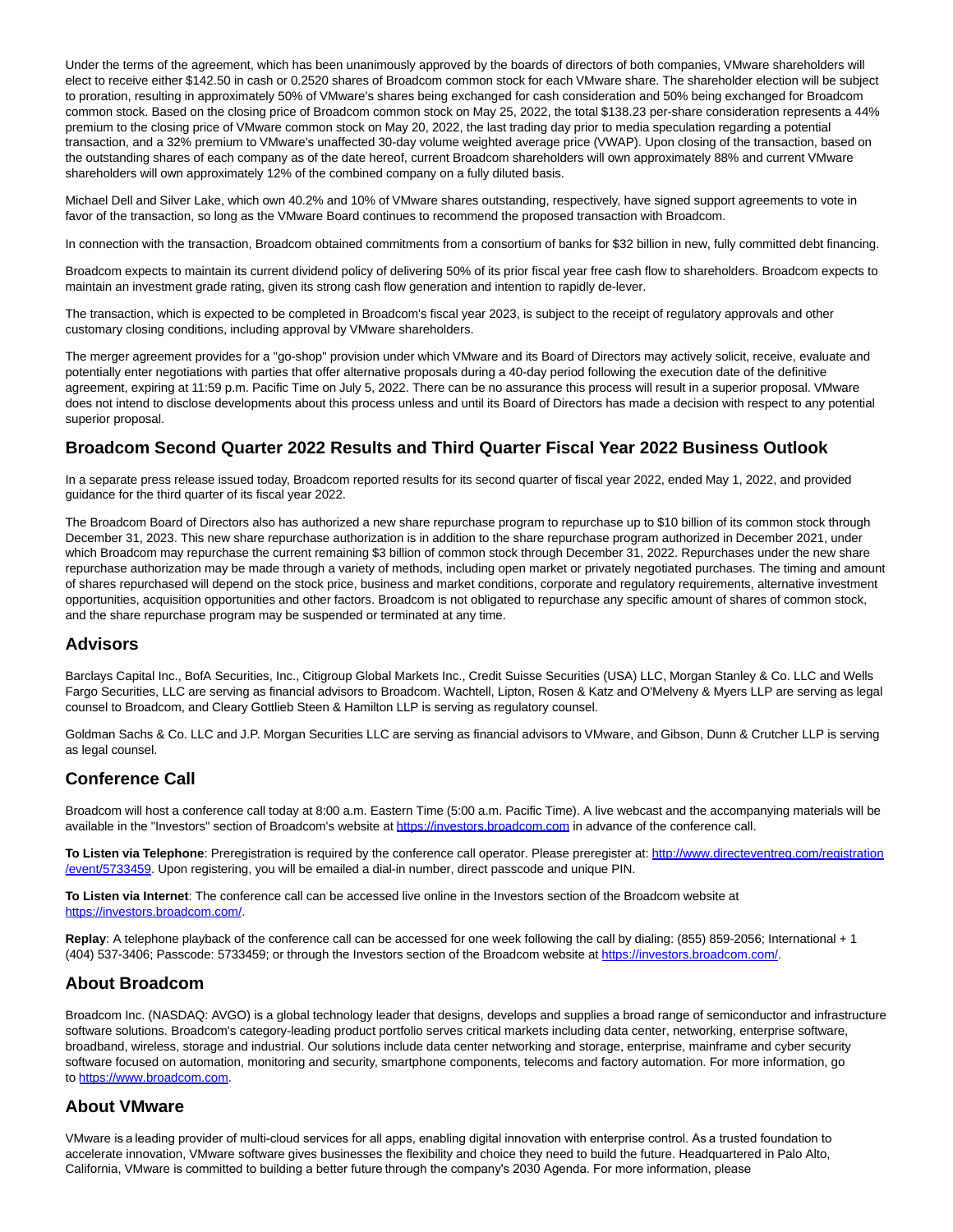# **Cautionary Statement Regarding Forward-Looking Statements**

This communication relates to a proposed business combination transaction between Broadcom Inc. ("Broadcom") and VMware, Inc. ("VMware"). This communication includes forward-looking statements within the meaning of Section 21E of the U.S. Securities Exchange Act of 1934, as amended, and Section 27A of the U.S. Securities Act of 1933, as amended. These forward-looking statements include but are not limited to statements that relate to the expected future business and financial performance, the anticipated benefits of the proposed transaction, the anticipated impact of the proposed transaction on the combined business, the expected amount and timing of the synergies from the proposed transaction, the anticipated closing date of the proposed transaction, and the plans and expectations with regard to share repurchases. These forward-looking statements are identified by words such as "will," "expect," "believe," "anticipate," "estimate," "should," "intend," "plan," "potential," "predict," "project," "aim," and similar words or phrases. These forward-looking statements are based on current expectations and beliefs of Broadcom management and current market trends and conditions.

These forward-looking statements involve risks and uncertainties that are outside Broadcom's control and may cause actual results to differ materially from those contained in forward-looking statements, including but not limited to: the effect of the proposed transaction on our ability to maintain relationships with customers, suppliers and other business partners or operating results and business; the ability to implement plans, forecasts and other expectations with respect to the business after the completion of the proposed transaction and realize expected synergies; business disruption following the proposed transaction; difficulties in retaining and hiring key personnel and employees due to the proposed transaction and business combination; the satisfaction of the conditions precedent to consummation of the proposed transaction, including the ability to secure regulatory approvals on the terms expected, at all or in a timely manner; significant indebtedness, including indebtedness incurred in connection with the proposed transaction, and the need to generate sufficient cash flows to service and repay such debt; the disruption of current plans and operations; the outcome of any legal proceedings related to the transaction; the ability to consummate the proposed transaction on a timely basis or at all; the ability to successfully integrate VMware's operations; the ability to implement plans, forecasts and other expectations with respect to the business after the completion of the proposed transaction and realize synergies; the impact of public health crises, such as pandemics (including COVID-19) and epidemics and any related company or government policies and actions to protect the health and safety of individuals or government policies or actions to maintain the functioning of national or global economies and markets; global political and economic conditions, including rising interest rates, the impact of inflation and challenges in manufacturing and the global supply chain; the amount and frequency of our share repurchase programs; and other events and trends on a national, regional and global scale, including the cyclicality in the semiconductor industry and other target markets and those of a political, economic, business, competitive and regulatory nature.

These risks, as well as other risks related to the proposed transaction, will be included in the registration statement on Form S-4 and proxy statement/prospectus that will be filed with the Securities and Exchange Commission ("SEC") in connection with the proposed transaction. While the list of factors presented here is, and the list of factors to be presented in the registration statement on Form S-4 are, considered representative, no such list should be considered to be a complete statement of all potential risks and uncertainties. For additional information about other factors that could cause actual results to differ materially from those described in the forward-looking statements, please refer to Broadcom's and VMware's respective periodic reports and other filings with the SEC, including the risk factors identified in Broadcom's and VMware's most recent Quarterly Reports on Form 10-Q and Annual Reports on Form 10-K. The forward-looking statements included in this communication are made only as of the date hereof. Neither Broadcom nor VMware undertakes any obligation to update any forward-looking statements to reflect subsequent events or circumstances, except as required by law.

# **No Offer or Solicitation**

This communication is not intended to and shall not constitute an offer to buy or sell or the solicitation of an offer to buy or sell any securities, or a solicitation of any vote or approval, nor shall there be any sale of securities in any jurisdiction in which such offer, solicitation or sale would be unlawful prior to registration or qualification under the securities laws of any such jurisdiction. No offering of securities shall be made, except by means of a prospectus meeting the requirements of Section 10 of the U.S. Securities Act of 1933, as amended.

# **Additional Information about the Transaction and Where to Find It**

In connection with the proposed transaction, Broadcom intends to file with the SEC a registration statement on Form S-4 that will include a proxy statement of VMware and that also constitutes a prospectus of Broadcom. Each of Broadcom and VMware may also file other relevant documents with the SEC regarding the proposed transaction. This document is not a substitute for the proxy statement/prospectus or registration statement or any other document that Broadcom or VMware may file with the SEC. The definitive proxy statement/prospectus (if and when available) will be mailed to stockholders of VMware. INVESTORS AND SECURITY HOLDERS ARE URGED TO READ THE REGISTRATION STATEMENT, PROXY STATEMENT/PROSPECTUS AND ANY OTHER RELEVANT DOCUMENTS THAT MAY BE FILED WITH THE SEC, AS WELL AS ANY AMENDMENTS OR SUPPLEMENTS TO THESE DOCUMENTS, CAREFULLY AND IN THEIR ENTIRETY IF AND WHEN THEY BECOME AVAILABLE BECAUSE THEY CONTAIN OR WILL CONTAIN IMPORTANT INFORMATION ABOUT THE PROPOSED TRANSACTION. Investors and security holders will be able to obtain free copies of the registration statement and proxy statement/prospectus (if and when available) and other documents containing important information about Broadcom, VMware and the proposed transaction, once such documents are filed with the SEC through the website maintained by the SEC a[t http://www.sec.gov.](http://www.sec.gov/) Copies of the documents filed with the SEC by Broadcom will be available free of charge on Broadcom's website a[t https://investors.broadcom.com/.](https://investors.broadcom.com/) Copies of the documents filed with the SEC by VMware will be available free of charge on VMware's website at in.vmware.com.

# **Participants in the Solicitation**

Broadcom, VMware and certain of their respective directors and executive officers may be deemed to be participants in the solicitation of proxies in respect of the proposed transaction. Information about the directors and executive officers of Broadcom, including a description of their direct or indirect interests, by security holdings or otherwise, is set forth in Broadcom's proxy statement for its 2022 Annual Meeting of Stockholders, which was filed with the SEC on February 18, 2022, and Broadcom's Annual Report on Form 10-K for the fiscal year ended October 31, 2021, which was filed with the SEC on December 17, 2021. Information about the directors and executive officers of VMware, including a description of their direct or indirect interests, by security holdings or otherwise, is set forth in VMware's proxy statement for its 2021 Annual Meeting of Stockholders, which was